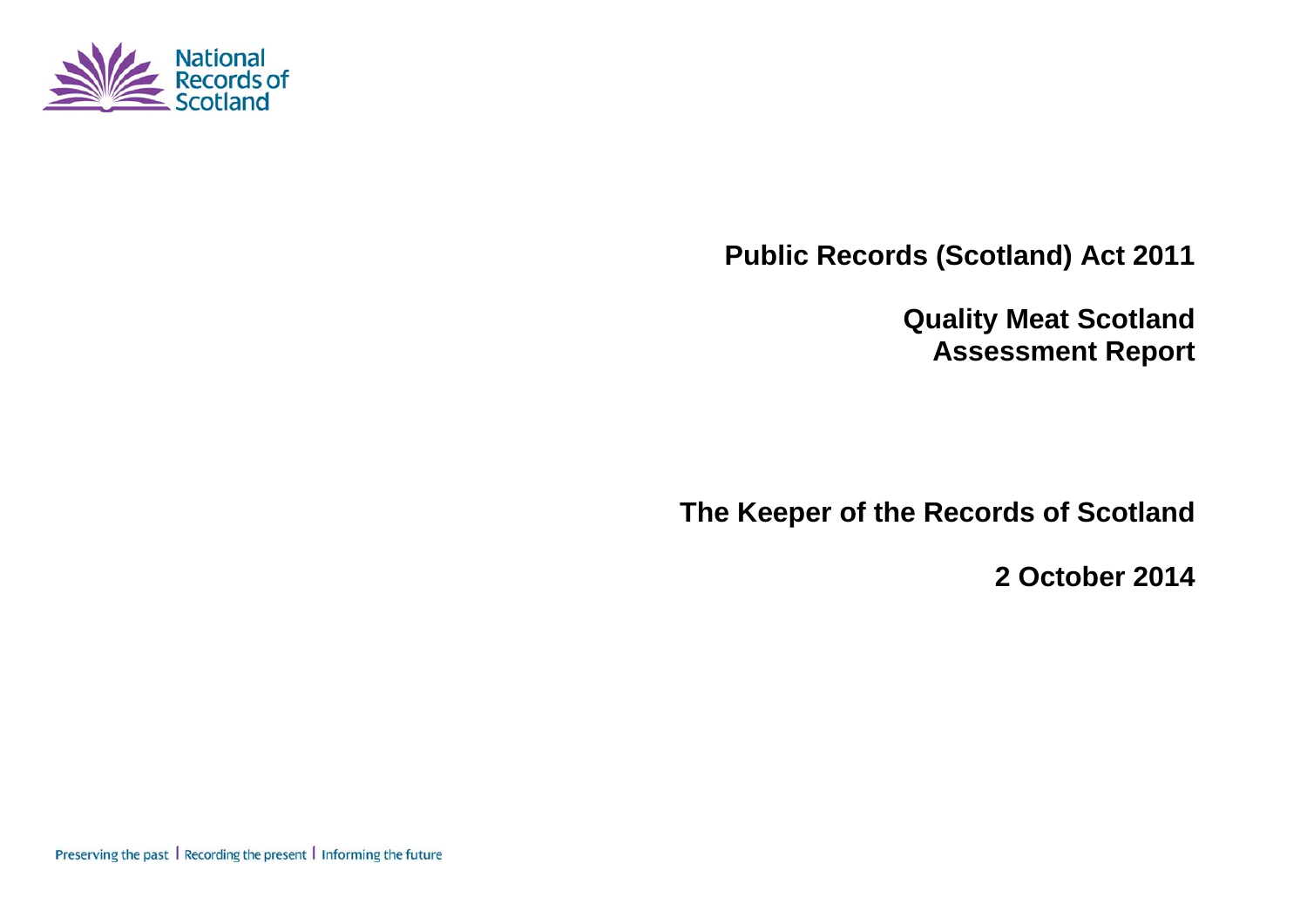#### **Contents**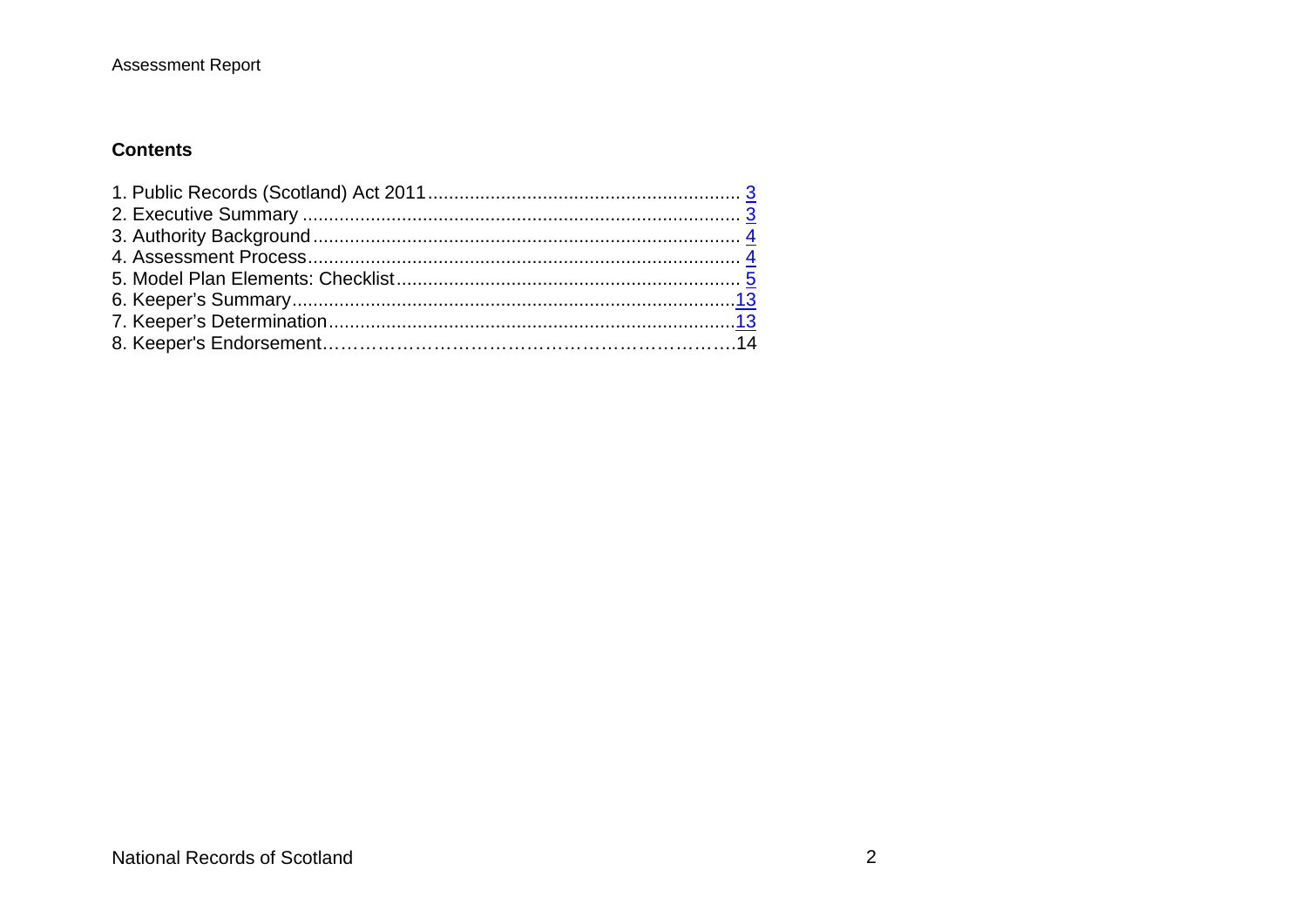### **1. Public Records (Scotland) Act 2011**

The Public Records (Scotland) Act 2011 (the Act) received Royal assent on 20 April 2011. It is the first new public records legislation in Scotland since 1937 and came fully into force on 1 January 2013. Its primary aim is to promote efficient and accountable record keeping by named Scottish public authorities.

The Act has its origins in *The Historical Abuse Systemic Review: Residential Schools and Children's Homes in Scotland 1950-1995* (The Shaw Report) published in 2007. The Shaw Report recorded how its investigations were hampered by poor record keeping and found that thousands of records had been created, but were then lost due to an inadequate legislative framework and poor records management. Crucially, it demonstrated how former residents of children's homes were denied access to information about their formative years. The Shaw Report demonstrated that management of records in all formats (paper and electronic) is not just a bureaucratic process, but central to good governance and should not be ignored. A follow-up review of public records legislation by the Keeper of the Records of Scotland (the Keeper) found further evidence of poor records management across the public sector. This resulted in the passage of the Act by the Scottish Parliament in March 2011.

The Act requires a named authority to prepare and implement a records management plan (RMP) which must set out proper arrangements for the management of its records. A plan must clearly describe the way the authority cares for the records that it creates, in any format, whilst carrying out its business activities. The RMP must be agreed with the Keeper and regularly reviewed.

### **2. Executive Summary**

This report sets out the findings of the Keeper's assessment of the RMP of Quality Meat Scotland by the Public Records (Scotland) Act 2011 Assessment Team following its submission to the Keeper on 1 August 2014*.*

The assessment considered whether the RMP of Quality Meat Scotland was developed with proper regard to the 14 elements of the Keeper's statutory Model Records Management Plan (the Model Plan) under section 8(3) of the Act, and whether in this respect it complies with it and the specific requirements of the Act.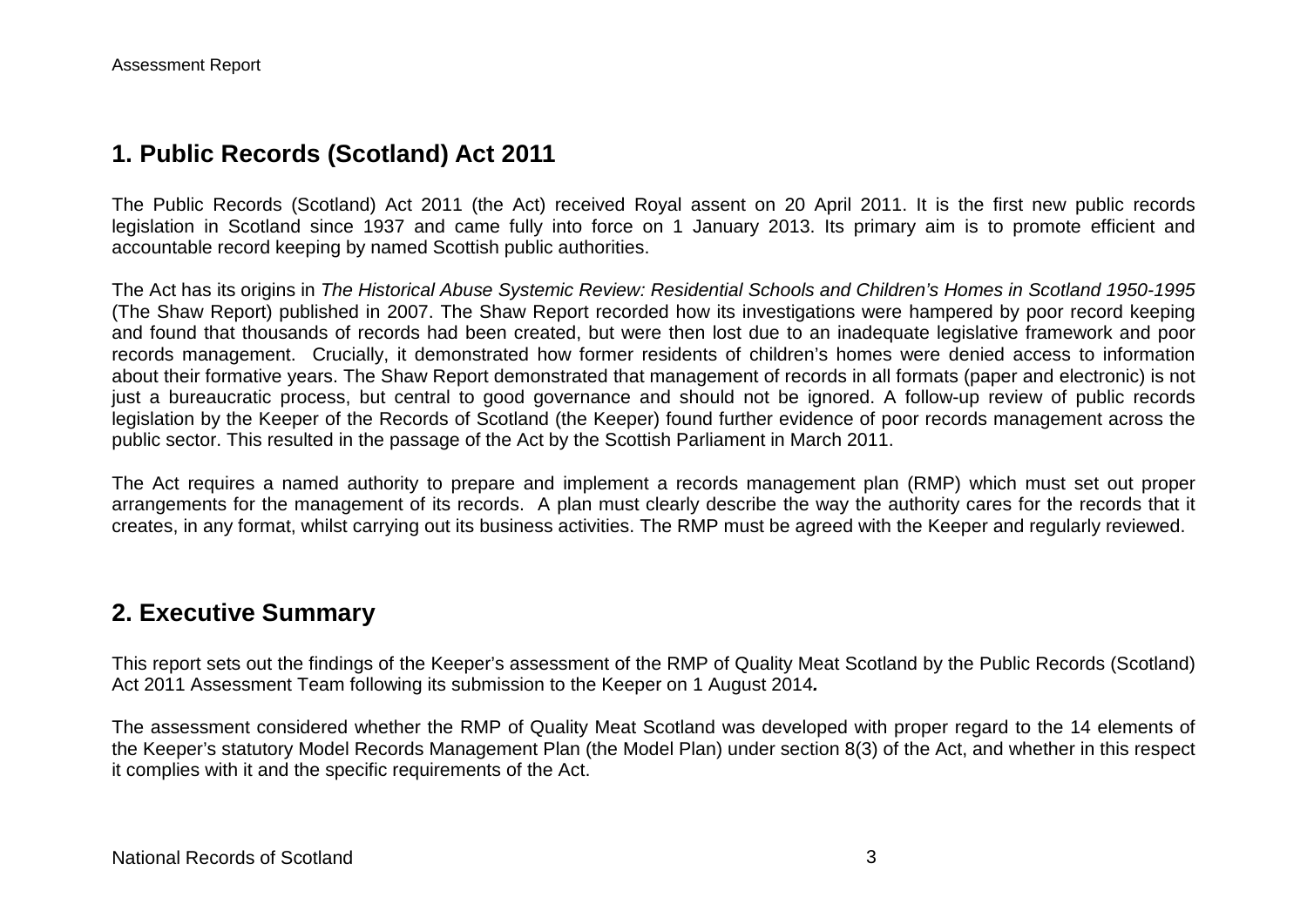The outcome of the assessment and the Keeper's decision on whether the RMP of Quality Meat Scotland complies with the Act can be found under section 7 of this report with relevant recommendations.

### **3. Authority Background**

QMS is the public body responsible for helping the Scottish red meat sector improve its efficiency and profitability, and maximise its contribution to Scotland's economy.

QMS market the PGI labelled Scotch Beef and Scotch Lamb brands in the UK and abroad and promote Scottish pork products under the Specially Selected Pork Banner. Their assurance schemes cover more than 90% of livestock farmed for meat in Scotland and offer consumers the legal guarantee that the meat they buy has come from animals that have spent their whole lives being raised to some of the world's strictest standards.

Scotland's beef, lamb and pork producers make an important contribution to the country's rural economy, contributing over £1,500m to the annual GDP of Scotland and supporting in excess of 30,000 jobs in the farming, agricultural supply and processing sectors.

#### **4. Keeper's Assessment Process**

The RMP was assessed by the Public Records (Scotland) Act Assessment Team on behalf of the Keeper. Assessors used the checklist elements listed in section 5, to establish whether Quality Meat Scotland's RMP was developed with proper regard to the elements of the Model Plan and is compliant with the Act. The assessment also considered whether there was sufficient supporting evidence of such compliance.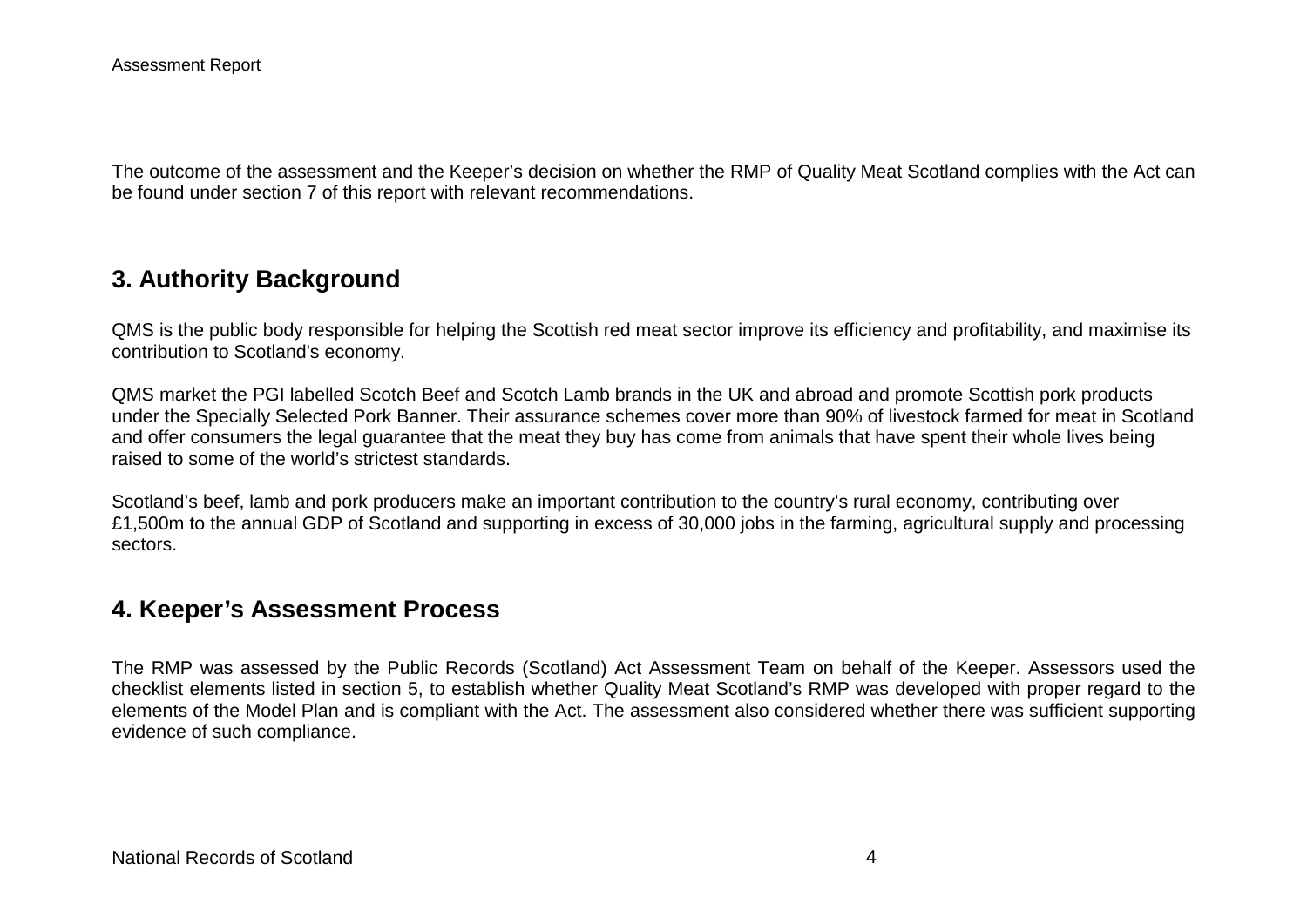**Key:** 

|  | The Keeper agrees this<br>element of an<br>authority's plan. |  | The Keeper agrees this<br>element of an authority's<br>plan as an 'improvement<br>model'. This means that<br>he is convinced of the<br>authority's commitment to<br>closing a gap in<br>provision. He will request<br>that he is updated as<br>work on this element<br>progresses. |  | There is a serious<br>gap in provision<br>for this element<br>with no clear<br>explanation of how<br>this will be<br>addressed. The<br>Keeper may<br>choose to return<br>the RMP on this<br>basis. |
|--|--------------------------------------------------------------|--|------------------------------------------------------------------------------------------------------------------------------------------------------------------------------------------------------------------------------------------------------------------------------------|--|----------------------------------------------------------------------------------------------------------------------------------------------------------------------------------------------------|
|--|--------------------------------------------------------------|--|------------------------------------------------------------------------------------------------------------------------------------------------------------------------------------------------------------------------------------------------------------------------------------|--|----------------------------------------------------------------------------------------------------------------------------------------------------------------------------------------------------|

# **5. Model Plan Elements: Checklist**

| <b>Element</b>                                | <b>Present</b> | <b>Evidence</b> | <b>Notes</b>                                                                                                                                                                                                                                                                                                                                                                                                                                                                |
|-----------------------------------------------|----------------|-----------------|-----------------------------------------------------------------------------------------------------------------------------------------------------------------------------------------------------------------------------------------------------------------------------------------------------------------------------------------------------------------------------------------------------------------------------------------------------------------------------|
| 1. Senior<br>Officer<br>Compulsory<br>element |                | G               | Quality Meat Scotland's (QMS) Records Management Plan (RMP) states that Stuart<br>Ashworth, Head of Economics Services, has overall strategic responsibility for<br>records management within QMS. Mr Ashworth reports to the Chief Executive. This<br>is confirmed by his job description which is included as an annex to the RMP.<br>The Keeper agrees that this is a suitable individual to have senior management<br>responsibility for records management within QMS. |
| 2. Records<br>Manager                         |                | G               | Susan Kinniburgh, Executive Assistant, has been named as the individual with<br>operational responsibility for records management within QMS. Ms Kinniburgh                                                                                                                                                                                                                                                                                                                 |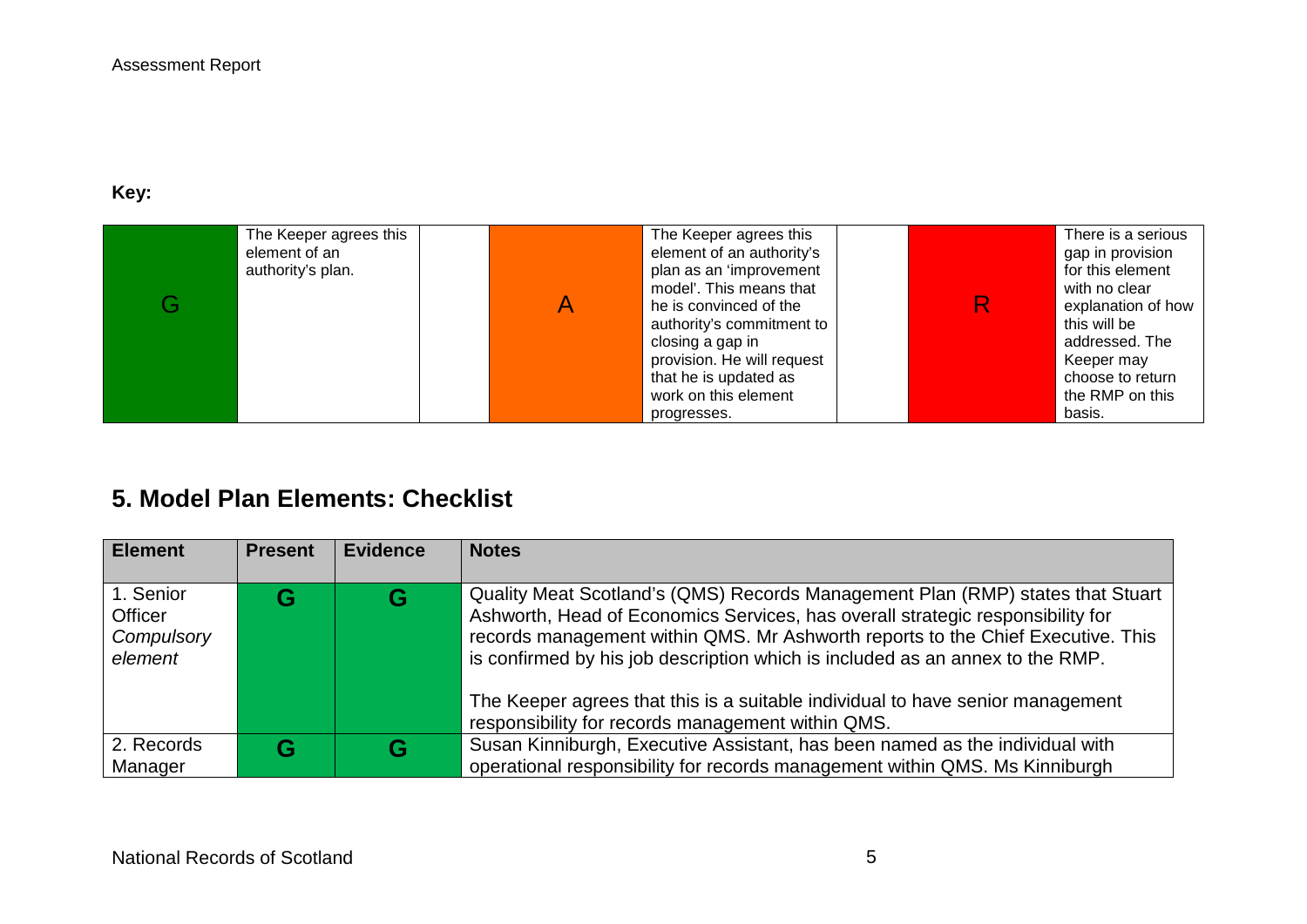| Compulsory<br>element              |   |   | reports to the Chief Executive. This is confirmed by her job description which is<br>included as an annex to the RMP.                                                                                                                                                                                                                                                                                                                                                                                                               |
|------------------------------------|---|---|-------------------------------------------------------------------------------------------------------------------------------------------------------------------------------------------------------------------------------------------------------------------------------------------------------------------------------------------------------------------------------------------------------------------------------------------------------------------------------------------------------------------------------------|
|                                    |   |   | The Keeper agrees that this is a suitable individual to have operational responsibility<br>for records management within QMS.                                                                                                                                                                                                                                                                                                                                                                                                       |
| 3. Policy<br>Compulsory<br>element | G | G | QMS have submitted their Records Management Policy as an annex to the RMP.<br>The policy, as stated in the RMP, was approved by the senior management team on<br>30 October 2013.                                                                                                                                                                                                                                                                                                                                                   |
|                                    |   |   | The policy sets out QMS's corporate approach to records management and also the<br>roles and responsibilities of staff. It also sets out their definitions of records.                                                                                                                                                                                                                                                                                                                                                              |
|                                    |   |   | The Records Management Policy commits QMS to review it on an annual basis.<br>This review will be carried out by the Senior Management Team.                                                                                                                                                                                                                                                                                                                                                                                        |
|                                    |   |   | The Keeper agrees that QMS has a records management policy in place which sets<br>out their corporate approach to records management.                                                                                                                                                                                                                                                                                                                                                                                               |
| 4. Business<br>Classification      | G | G | QMS have submitted their business classification scheme as a PDF document<br>accompanying the RMP. It employs a hierarchical structure based on the business<br>areas within QMS, then is further classified by the activities undertaken to achieve<br>each function, and below that a chronological structure.                                                                                                                                                                                                                    |
|                                    |   |   | The records management policy commits the records management officer to<br>'establishing and maintaining a central records management structure for semi-<br>current and archived records' and ensuring that staff 'have an effective filing system<br>for current records'. Additionally, all staff are responsible for 'maintaining a suitable<br>file management structure for their current records'. This shows a commitment that<br>staff will adhere to the file structure as set out in the business classification scheme. |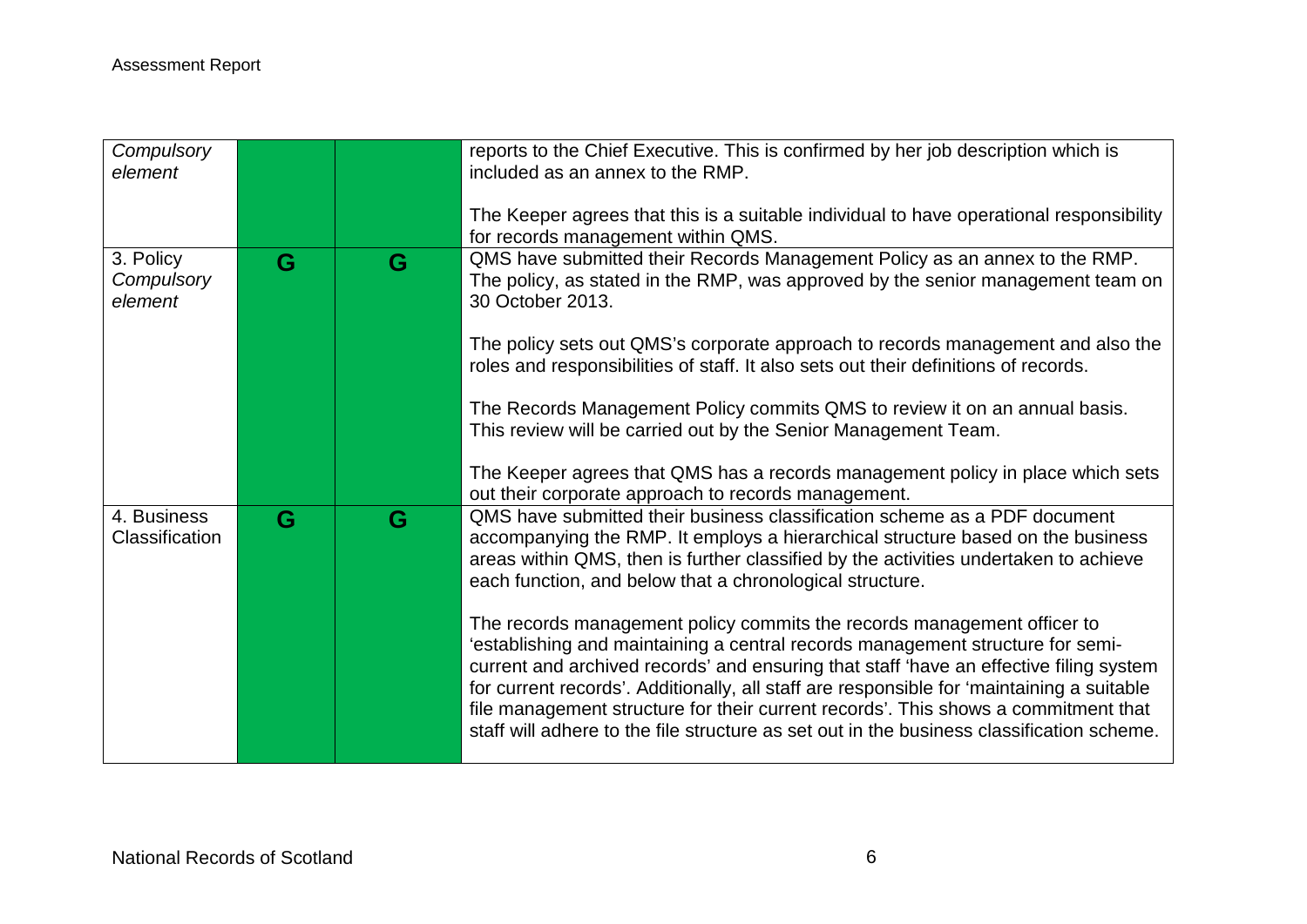|                                                         |   |   | The Keeper agrees that QMS has developed a suitable business classification                                                                                                                                                                                                                                                                                                                                      |
|---------------------------------------------------------|---|---|------------------------------------------------------------------------------------------------------------------------------------------------------------------------------------------------------------------------------------------------------------------------------------------------------------------------------------------------------------------------------------------------------------------|
|                                                         |   |   | scheme which provides a structure for their record keeping systems.                                                                                                                                                                                                                                                                                                                                              |
| 5. Retention<br>schedule                                | G | G | QMS have provided their retention schedule which was drawn up with the input of<br>senior management. The Keeper commends this approach to achieving buy-in from<br>senior staff. The schedule appears to cover the record creating activities of QMS<br>and sets out the retention actions to be taken against each type of record. It also<br>sets out who has responsibility for these records.               |
|                                                         |   |   | The RMP states that the retention schedule is a new framework for QMS and has<br>committed to review how it is operating in March 2015, and annually thereafter. The<br>Keeper commends this approach. The RMP also explicitly states that the schedule<br>applies to both electronic and paper records.                                                                                                         |
|                                                         |   |   | The Keeper agrees that there is an appropriate retention framework in place to allow<br>QMS to take the appropriate actions with regards to their records at the right time.                                                                                                                                                                                                                                     |
| 6. Destruction<br>Arrangements<br>Compulsory<br>element | G | G | QMS has set out its destruction arrangements in the RMP. The vast majority of<br>paper and optical media are destroyed in-house using a paper/CD shredder to DIN<br>32757-1 Level 3 standard.                                                                                                                                                                                                                    |
|                                                         |   |   | <b>Paper records</b><br>The landlords of the building in which QMS is based provides a secure waste<br>disposal service as part of a contract for the whole building. Records shredded in-<br>house are disposed of by the contractor. The contractor also provides a service for<br>the bulk destruction of paper records. A sample destruction certificate has been<br>included as a PDF accompanying the RMP. |
|                                                         |   |   | <b>Hardware</b><br>The RMP also states that the contractor provides a similar service for hardware.<br>QMS have submitted a spreadsheet detailing obsolete hardware requiring                                                                                                                                                                                                                                    |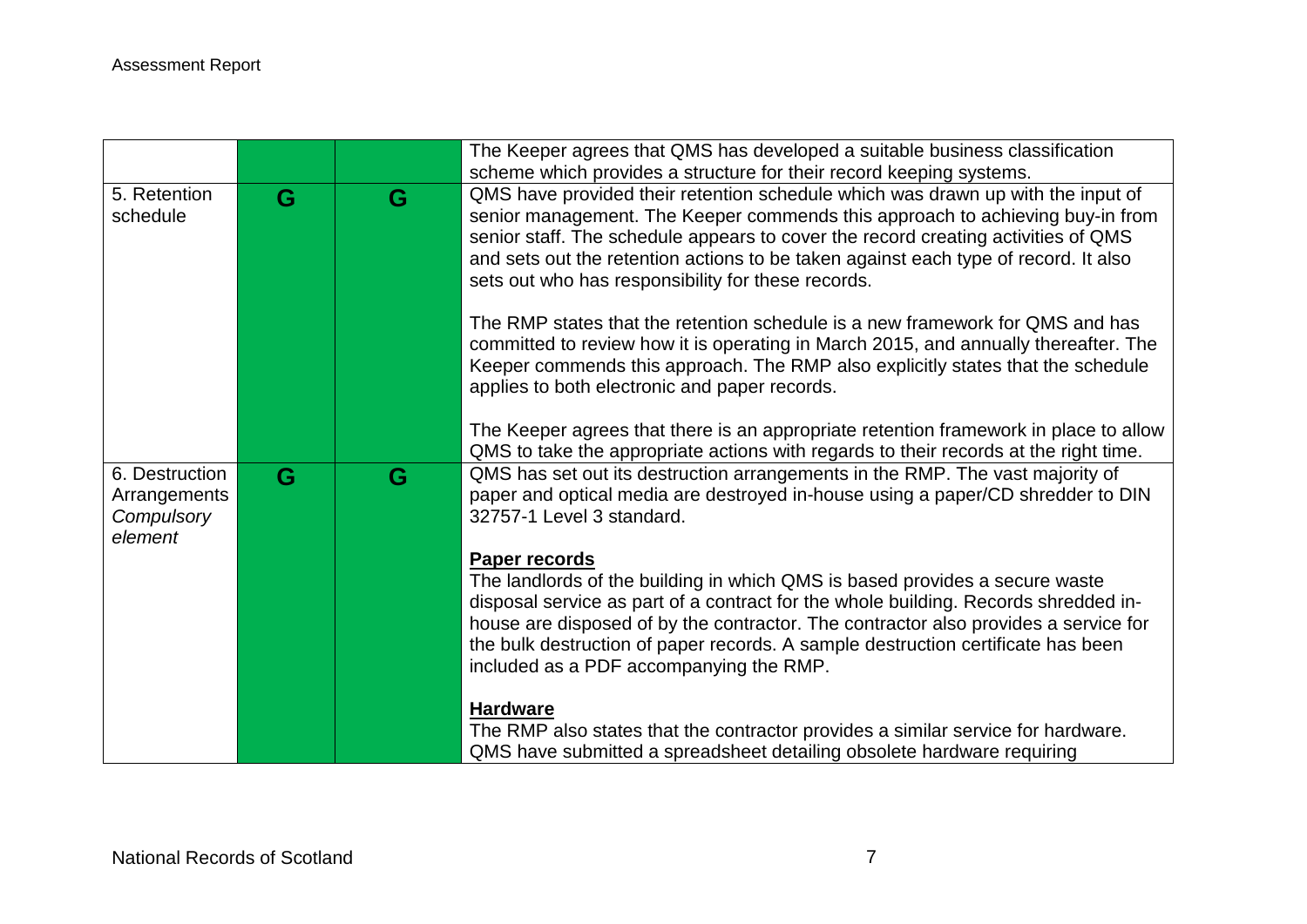|                                                       |   |   | destruction. Also submitted was a destruction certificate. This shows that QMS<br>maintains records of obsolete hardware and has appropriate procedures in place for                                                                                                          |
|-------------------------------------------------------|---|---|-------------------------------------------------------------------------------------------------------------------------------------------------------------------------------------------------------------------------------------------------------------------------------|
|                                                       |   |   | its secure destruction.                                                                                                                                                                                                                                                       |
|                                                       |   |   | <b>Electronic records</b><br>QMS has confirmed that back-ups of electronic records are destroyed after 3<br>months. This ensures that deleted records are disposed of on a regular basis,<br>ensuring that unwanted electronic information is not kept longer than necessary. |
|                                                       |   |   | <b>Email</b><br>QMS sets out its email destruction procedures in the Internet, Email & Computer<br>Systems Policy.                                                                                                                                                            |
|                                                       |   |   | <b>Back-ups</b><br>QMS has provided comprehensive details of its back-up procedures in the<br>document entitled QMS Server Back-up Procedure.                                                                                                                                 |
|                                                       |   |   | The Keeper agrees that robust procedures are in place for the secure destruction of<br>records at the end of their life-cycle.                                                                                                                                                |
| 7. Archiving<br>and Transfer<br>Compulsory<br>element | G | G | QMS is currently in contact with the Client Management Team at National Records<br>of Scotland (NRS) with the aim of developing a Memorandum of Understanding<br>(MoU) to enable the transfer of records selected for permanent preservation from<br>QMS to NRS.              |
|                                                       |   |   | As evidence, QMS have submitted the draft MoU which is currently being used as<br>the basis for discussions. The MoU appears as an Annex to the RMP.                                                                                                                          |
|                                                       |   |   | The Keeper agrees that QMS is currently developing a MoU with NRS to facilitate<br>the transfer of records selected for permanent preservation. The Keeper requests<br>that once the MoU has been agreed he is sent a copy of the MoU for inclusion                           |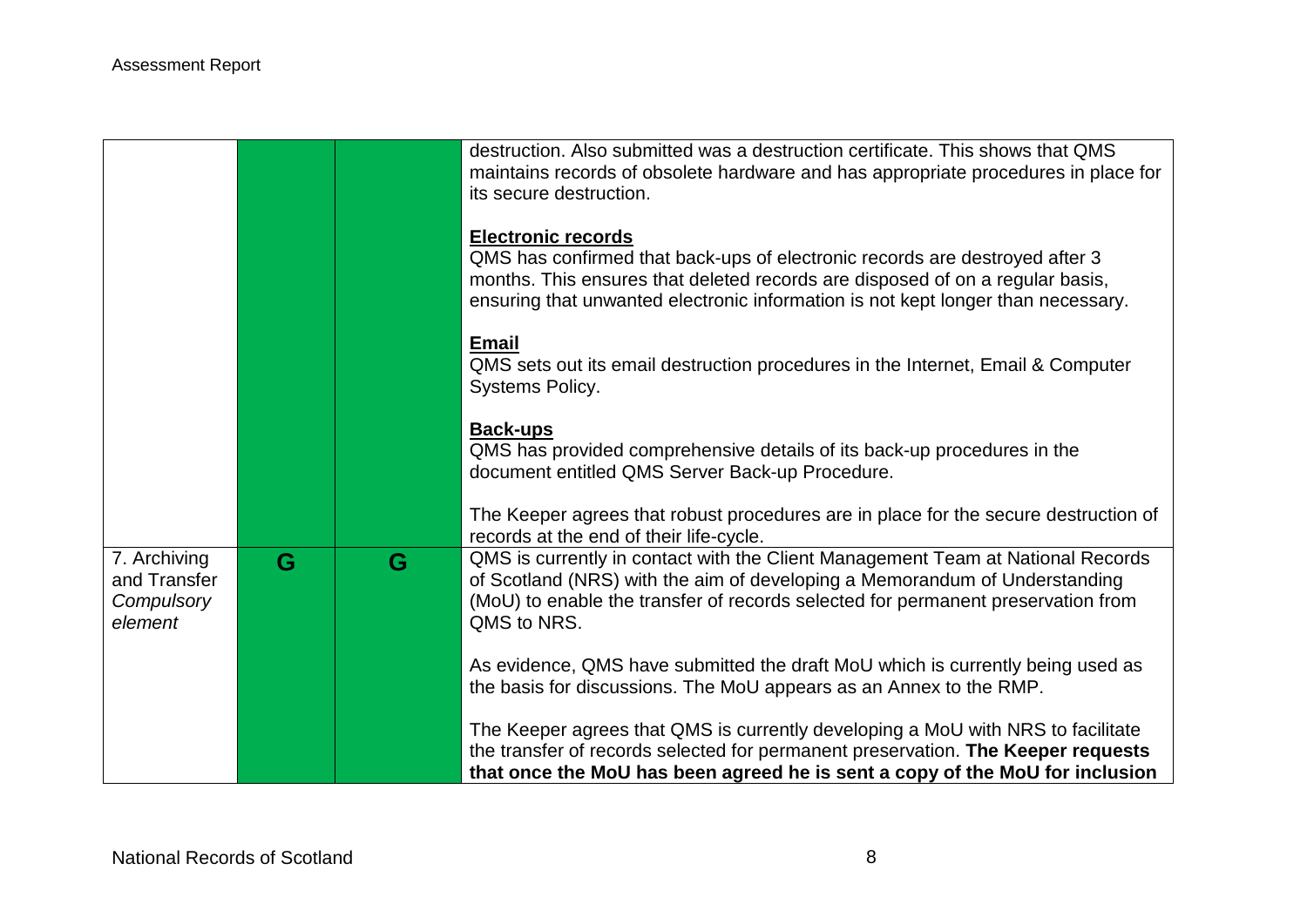|                       |   |   | in QMS's evidence package.                                                                                                                                                                                                                                                                                                                                                                                                                                |
|-----------------------|---|---|-----------------------------------------------------------------------------------------------------------------------------------------------------------------------------------------------------------------------------------------------------------------------------------------------------------------------------------------------------------------------------------------------------------------------------------------------------------|
| 8. Information        | G | G | QMS submitted evidence of the procedures it has in place for protecting its                                                                                                                                                                                                                                                                                                                                                                               |
| <b>Security</b>       |   |   | information against unauthorised access and use.                                                                                                                                                                                                                                                                                                                                                                                                          |
| Compulsory            |   |   |                                                                                                                                                                                                                                                                                                                                                                                                                                                           |
| element               |   |   | An extract from QMS' Internet, E-mail & Computer Systems Policy sets out that the<br>policy applies to all staff and to all third parties using QMS systems. Access to<br>secure areas of the QMS server is controlled by password. The server is backed up<br>daily and tapes are kept on-site in a locked fireproof safe as well as in an off-site<br>location. The policy also sets out the procedures for allocating access rights to QMS<br>systems. |
|                       |   |   | The policy also sets out the security arrangements for remote working.                                                                                                                                                                                                                                                                                                                                                                                    |
|                       |   |   | Paper records, such as signed contracts, are kept locked in the on-site fireproof<br>safe, which has been tested and approved in fire resistance by the SP Swedish<br>National Testing and Research Institute (approval certificate 16:49:01).                                                                                                                                                                                                            |
|                       |   |   |                                                                                                                                                                                                                                                                                                                                                                                                                                                           |
|                       |   |   | The Keeper agrees that the security of QMS's information has been properly<br>considered.                                                                                                                                                                                                                                                                                                                                                                 |
| 9. Data<br>Protection | G | G | QMS submitted details of its registration with the UK Information Commissioner's<br>Office (registration number Z1283397). This shows that QMS is aware of its<br>responsibilities with regard to the Data Protection Act.                                                                                                                                                                                                                                |
|                       |   |   | QMS also provided its Data Protection Policy as an Annex (page 33) to the RMP.<br>The policy states QMS's corporate approach to Data Protection and also sets out its<br>expectations for staff to follow when dealing with personal and sensitive information.<br>It also lays out the procedures for making a subject access request for staff.                                                                                                         |
|                       |   |   | The Keeper agrees that QMS takes its responsibilities under the Data Protection Act                                                                                                                                                                                                                                                                                                                                                                       |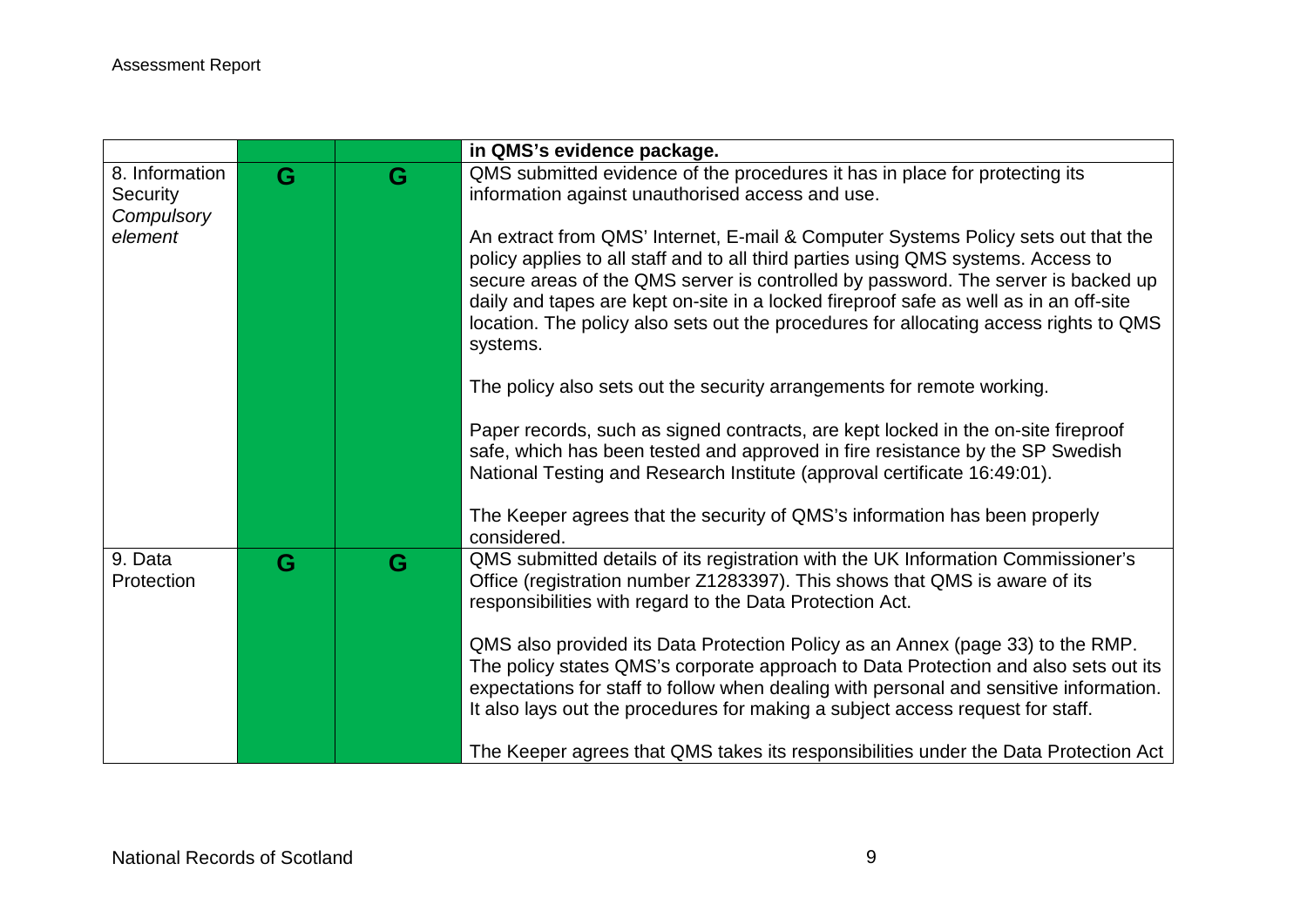|                                                    |   |   | seriously.                                                                                                                                                                                                                                                                                                                                                                                                                                                                                                                                                                                                                                |
|----------------------------------------------------|---|---|-------------------------------------------------------------------------------------------------------------------------------------------------------------------------------------------------------------------------------------------------------------------------------------------------------------------------------------------------------------------------------------------------------------------------------------------------------------------------------------------------------------------------------------------------------------------------------------------------------------------------------------------|
| 10. Business<br>Continuity<br>and Vital<br>Records | G | G | QMS provided their Business Continuity Plan (BCP) as evidence for this element as<br>an Annex of their RMP. The BCP sets out the actions to be taken in the event of an<br>interruption to service in a variety of scenarios. The effects of these scenarios have<br>been categorised into three levels of impact and the BCP details what actions<br>should be taken, and by whom, in each level of disaster. QMS also has a Business<br>Continuity Group which comprises representatives from each business area and is<br>headed by the Chief Executive. The BCP sets out the responsibilities of each<br>representative of the Group. |
|                                                    |   |   | Information necessary to action the BCP is stored offsite in the form of recovery<br>boxes. There are 3 of these and they are stored in different locations.                                                                                                                                                                                                                                                                                                                                                                                                                                                                              |
|                                                    |   |   | As stated in Element 8, paper records (such as signed contracts) are kept locked in<br>a secure fire proof safe.                                                                                                                                                                                                                                                                                                                                                                                                                                                                                                                          |
|                                                    |   |   | QMS also provided details of its back-up procedures in terms of its electronic<br>information which will aid recovery in the event of a disaster.                                                                                                                                                                                                                                                                                                                                                                                                                                                                                         |
|                                                    |   |   | The Keeper agrees that QMS has procedures in place to restore its business in the<br>event of an interruption to service. Additionally, evidence has been provided<br>showing that provisions have been put in place to protect both paper and electronic<br>records.                                                                                                                                                                                                                                                                                                                                                                     |
| 11. Audit trail                                    | G | G |                                                                                                                                                                                                                                                                                                                                                                                                                                                                                                                                                                                                                                           |
|                                                    |   |   | The RMP states 'All members of staff have been issued with guidance to apply                                                                                                                                                                                                                                                                                                                                                                                                                                                                                                                                                              |
|                                                    |   |   | filenames as footers on electronic documents to assist in document and version                                                                                                                                                                                                                                                                                                                                                                                                                                                                                                                                                            |
|                                                    |   |   | QMS has provided details of its audit trail provision within the main body of the<br>RMP.<br>control.' QMS have submitted evidence to show that staff have been made aware of                                                                                                                                                                                                                                                                                                                                                                                                                                                             |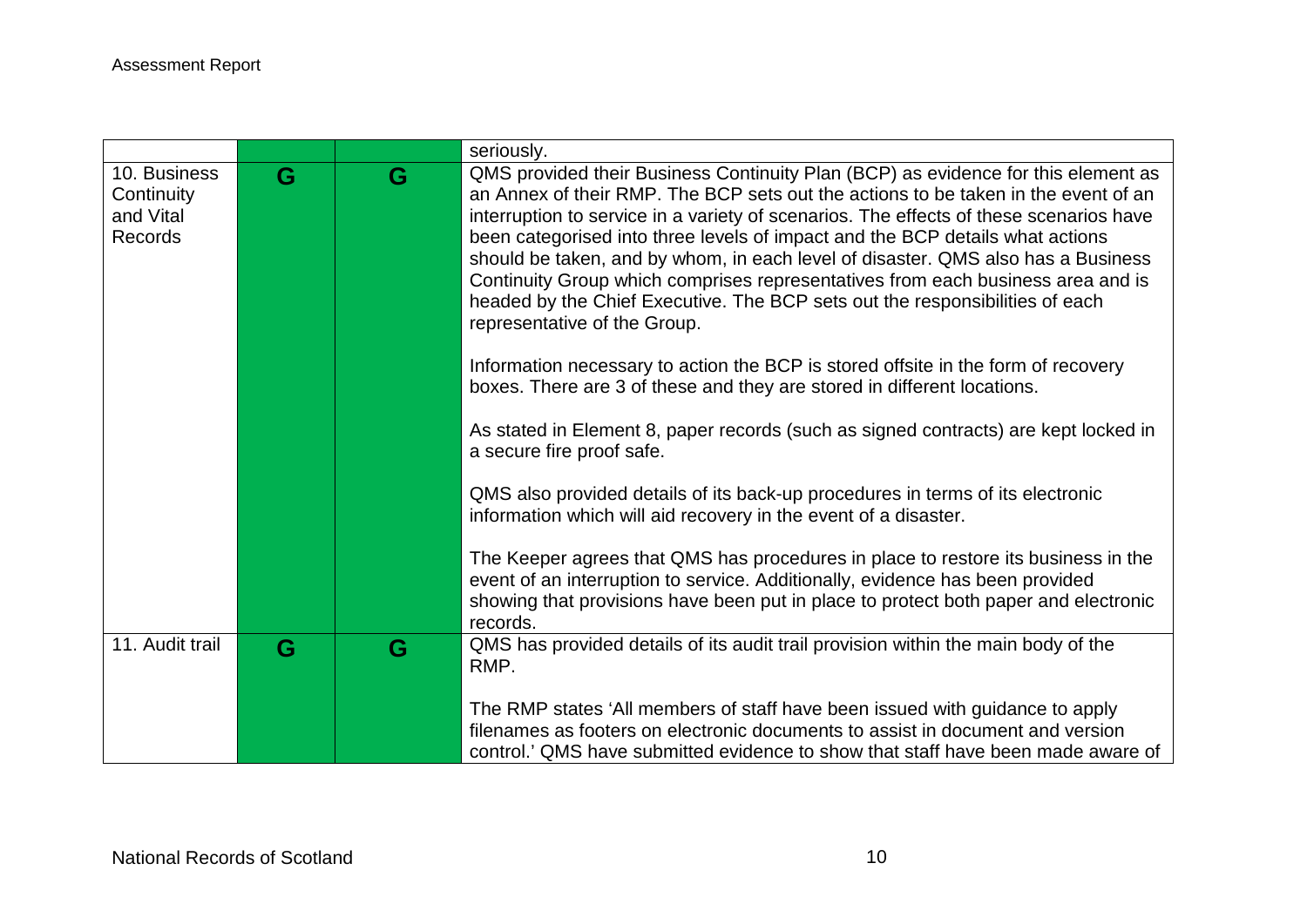|                                               |   |   | how to ensure that file names and version control is applied to relevant documents.<br>The Keeper commends this approach.                                                                                                                                                                                                                                                                                                         |
|-----------------------------------------------|---|---|-----------------------------------------------------------------------------------------------------------------------------------------------------------------------------------------------------------------------------------------------------------------------------------------------------------------------------------------------------------------------------------------------------------------------------------|
|                                               |   |   | All records are created on QMS's central server and saved onto the central filing<br>area following the structure of the Business Classification Scheme.                                                                                                                                                                                                                                                                          |
|                                               |   |   | The Keeper has been provided with part of a policy document relating to QMS IT<br>procedures. This includes instructions on e-mail housekeeping. The Keeper<br>commends the recognition of the risks e-mail poses to effective records<br>management.                                                                                                                                                                             |
|                                               |   |   | Audit notes are applied to files which track the movement of records/documents<br>from and to that file. The Keeper would like to know if there is a similar way of<br>tracking the file as a whole.                                                                                                                                                                                                                              |
|                                               |   |   | The Keeper agrees that QMS has properly considered the provision of audit trail<br>functionality in its record keeping systems provided he sees the guidance document<br>as referenced above and receives clarification regarding the tracking of files.                                                                                                                                                                          |
| 12.<br>Competency<br>Framework<br>for records | G | G | The job descriptions have been submitted for the individuals named in Elements 1<br>and 2 above as having senior and operational responsibility for records<br>management. These job descriptions were submitted as Annexes to the RMP.                                                                                                                                                                                           |
| management<br>staff                           |   |   | The RMP states that if any records management training needs are identified during<br>the staff appraisal process then staff will be assisted in undertaking training to meet<br>these needs. The Keeper welcomes this commitment. Additionally, QMS have<br>stated that the individual with operational responsibility for records management<br>(see Element 2) will be undertaking a day of records management training in the |
|                                               |   |   | near future. The Keeper commends QMS's commitment to staff training.<br>The Keeper agrees that the relevant staff have been identified as having                                                                                                                                                                                                                                                                                  |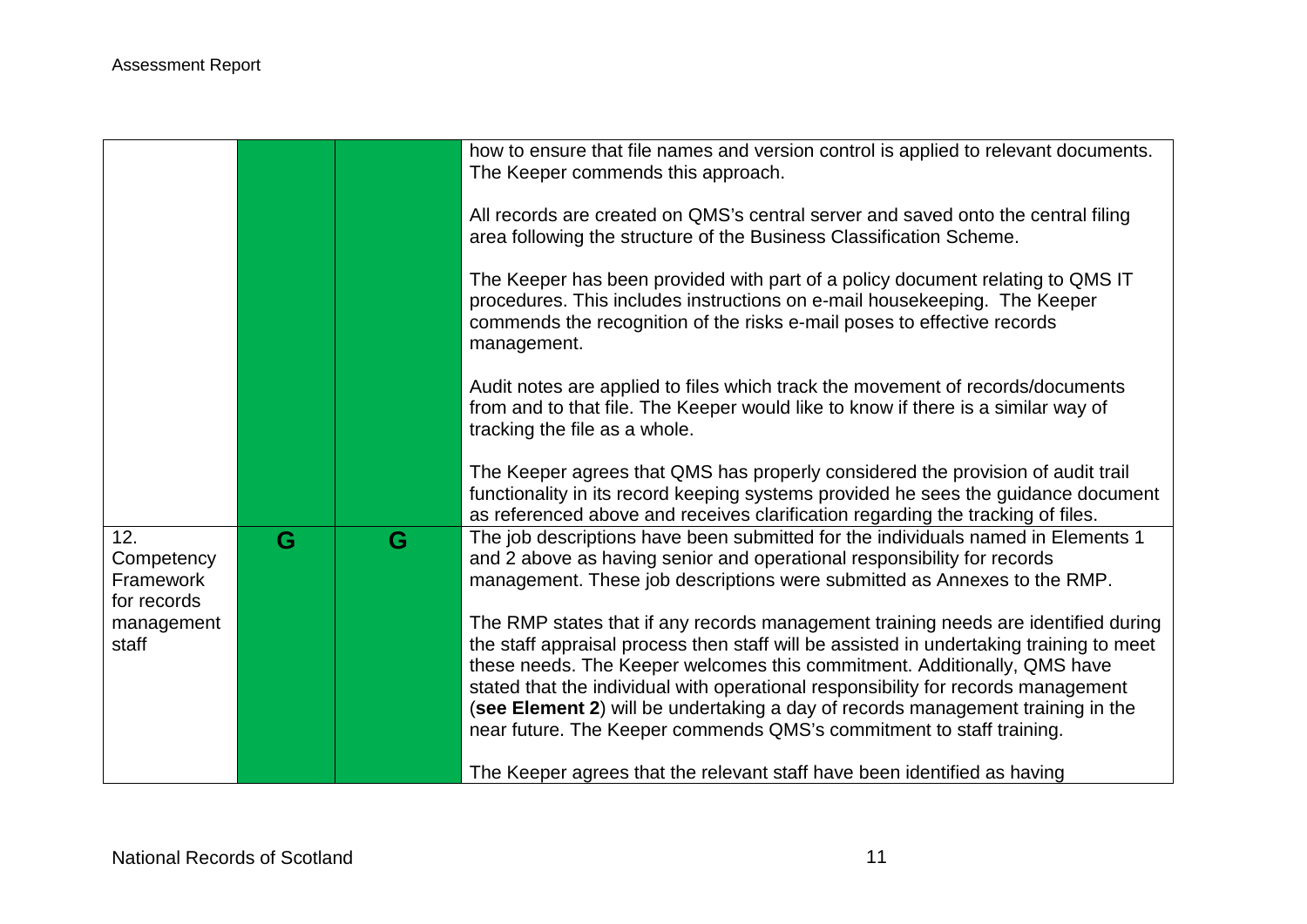|                                 |   |   | responsibility for records management and that this is reflected in their job<br>descriptions.                                                                                                                                                                                                                                                                                                                                                                                                                                                                                                                                                                                                                                                                                                                    |
|---------------------------------|---|---|-------------------------------------------------------------------------------------------------------------------------------------------------------------------------------------------------------------------------------------------------------------------------------------------------------------------------------------------------------------------------------------------------------------------------------------------------------------------------------------------------------------------------------------------------------------------------------------------------------------------------------------------------------------------------------------------------------------------------------------------------------------------------------------------------------------------|
| 13.<br>Assessment<br>and Review | G | G | The RMP states that it will be reviewed annually by senior management. The<br>Keeper would welcome further details as to how the RMP will be reviewed and<br>which tools will be used to measure compliance with the requirements of the RMP.<br>The Records Management Policy (see element 3) commits QMS to review it on an<br>annual basis. QMS has detailed how they propose to assess and review their RMP.<br>Any issues relating to records management can be raised at weekly Senior<br>Management Team meetings and actioned accordingly. In addition, details have<br>been submitted as to how the annual review will take place, conducted by the<br>Senior Management Team.<br>The RMP states that the Retention Schedule (see element 5) will be reviewed in<br>March 2015, and annually thereafter. |
|                                 |   |   | The Keeper agrees that QMS have robust mechanisms in place to ensure that the<br>RMP and associated policies and procedures are kept up to date.                                                                                                                                                                                                                                                                                                                                                                                                                                                                                                                                                                                                                                                                  |
| 14. Shared<br>Information       | G | G | The RMP specifically states that QMS does not routinely share information with<br>other public bodies or third parties. In the event that it is required to share<br>information for a legal purpose or with the Scottish Government QMS will only share<br>personal and sensitive information if the data subject has given their approval for<br>this to happen.                                                                                                                                                                                                                                                                                                                                                                                                                                                |
|                                 |   |   | The Keeper accepts that QMS does not regularly share information with other<br>organisations and that if and when it is required to do so it will have regard to the<br>requirements of the Data Protection Act.                                                                                                                                                                                                                                                                                                                                                                                                                                                                                                                                                                                                  |
|                                 |   |   | The Keeper accepts that, currently QMS do not share information with third parties                                                                                                                                                                                                                                                                                                                                                                                                                                                                                                                                                                                                                                                                                                                                |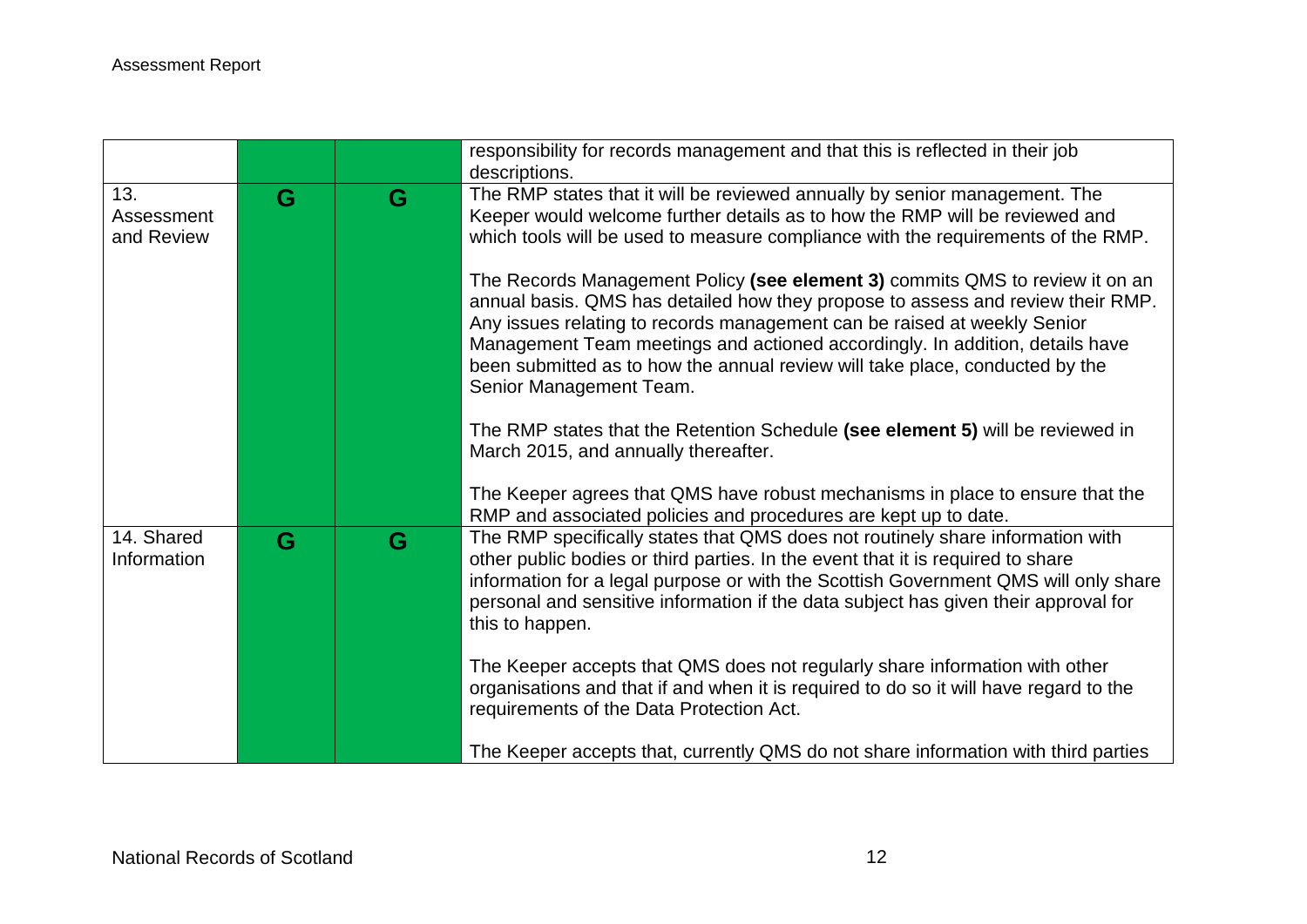| as part of their statutory functions. He would remind QMS of the importance of    |
|-----------------------------------------------------------------------------------|
| including provision of records governance should any such data sharing project be |
| initiated.                                                                        |

### **6. Keeper's Summary**

Elements 1-14 that the Keeper considers should be in a public authority records management plan have been properly considered by Quality Meat Scotland. Policies and governance structures are in place to implement the actions required by the plan.

Elements that require development by Quality Meat Scotland are as follows:

Element 7 – Submission of Memorandum of Understanding once agreed with client managers at National Records of Scotland

## **7. Keeper's Determination**

Based on the assessment process detailed above, the Keeper agrees the RMP of Quality Meat Scotland.

The Keeper recommends that Quality Meat Scotland should publish its agreed RMP as an example of good practice within the authority and the sector.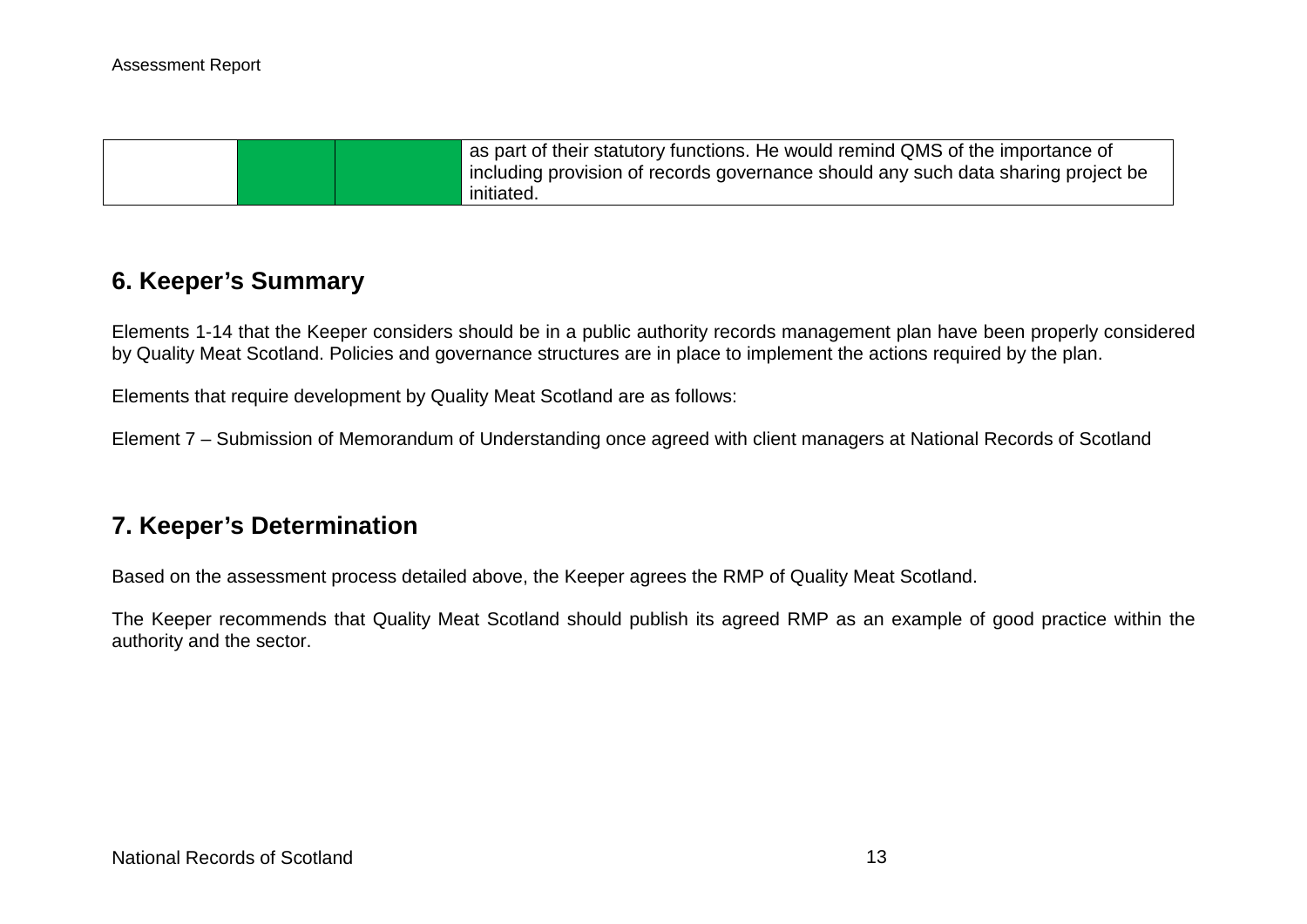This report follows the Keeper's assessment carried out by,

LE MADA

Rhart Fathry n

…………………………………… …………………………………

Public Records Officer

**Pete Wadley**<br> **Public Records Officer**<br> **Robert Fotheringham**<br> **Public Records Officer** 

#### **8. Endorsement of Report by the Keeper of the Records of Scotland**

The report has been examined and is endorsed under the signature of the Keeper of the Records of Scotland as proof of compliance under section 1 of the Public Records (Scotland) Act 2011, and confirms formal agreement by the Keeper of the RMP as submitted by Quality Meat Scotland. In agreeing this RMP, the Keeper expects Quality Meat Scotland to fully implement the agreed RMP and meet its obligations under the Act.